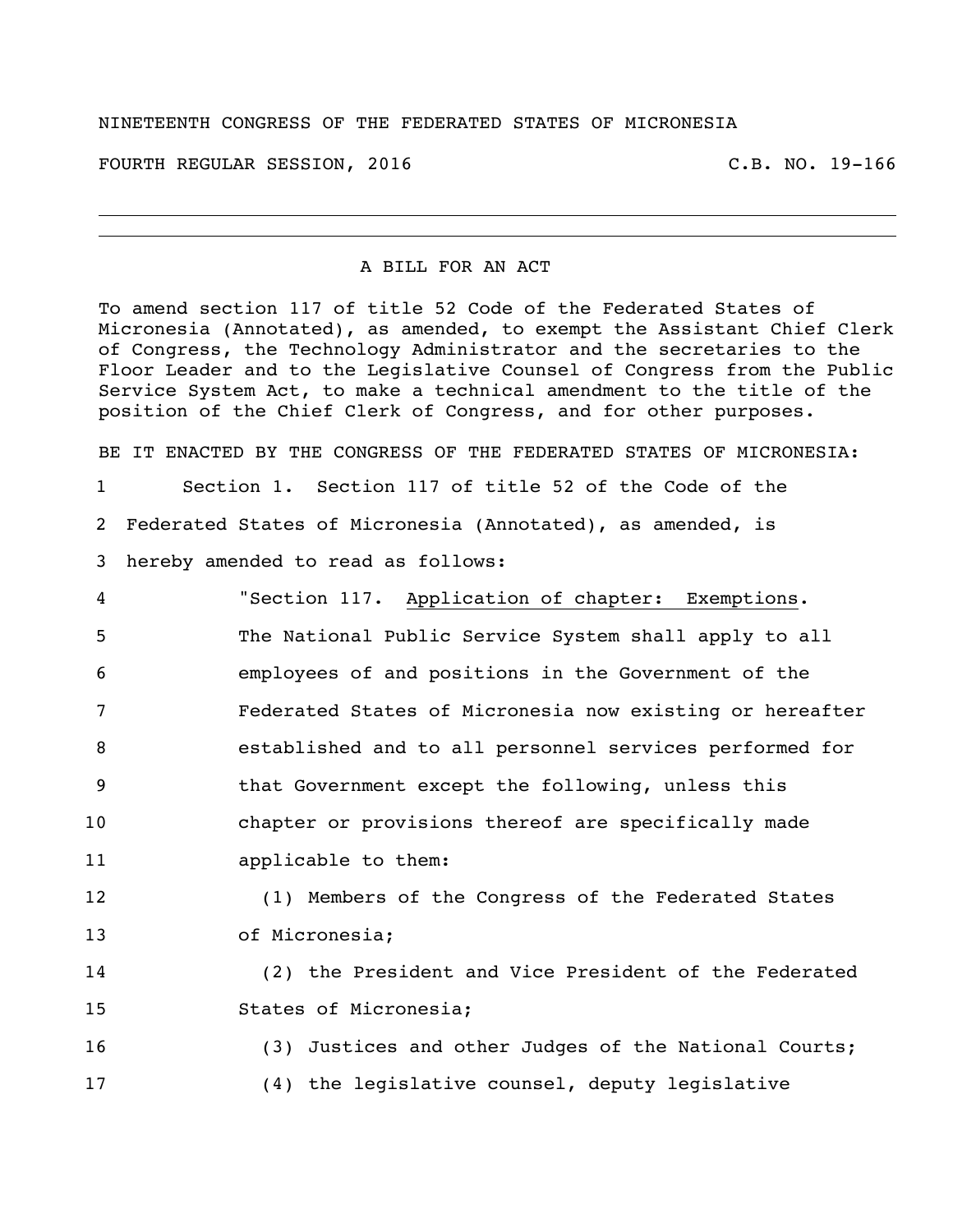C.B. NO. 19-166

 counsel, director of administration and budget, budget 2 officer, administrator [and], the chief clerk and assistant chief clerk and the technology administrator of the Congress; (5) the Public Auditor; (6) the administrative officer of the National Courts; (7) the special assistants and secretaries to the President and Vice President and the secretaries to the 10 Speaker [and], Vice-Speaker, Floor Leader and Legislative Counsel of the Congress of the Federated States of Micronesia; (8) persons appointed by the President to fill the following positions: Secretary of the Department of Foreign Affairs, Secretary of the Department of Finance and Administration, Secretary of the Department of Economic Affairs, Secretary of the Department of 18 Transportation, Communication and Infrastructure, Secretary of the Department of Health, Education and Social Affairs, Secretary of the Department of Justice, and the Chief Public Defender, and their deputies, if any; (9) persons appointed to any other positions by the

 President with the advice and consent of the Congress; (10) the Representative in Washington and all

 $2 - 4$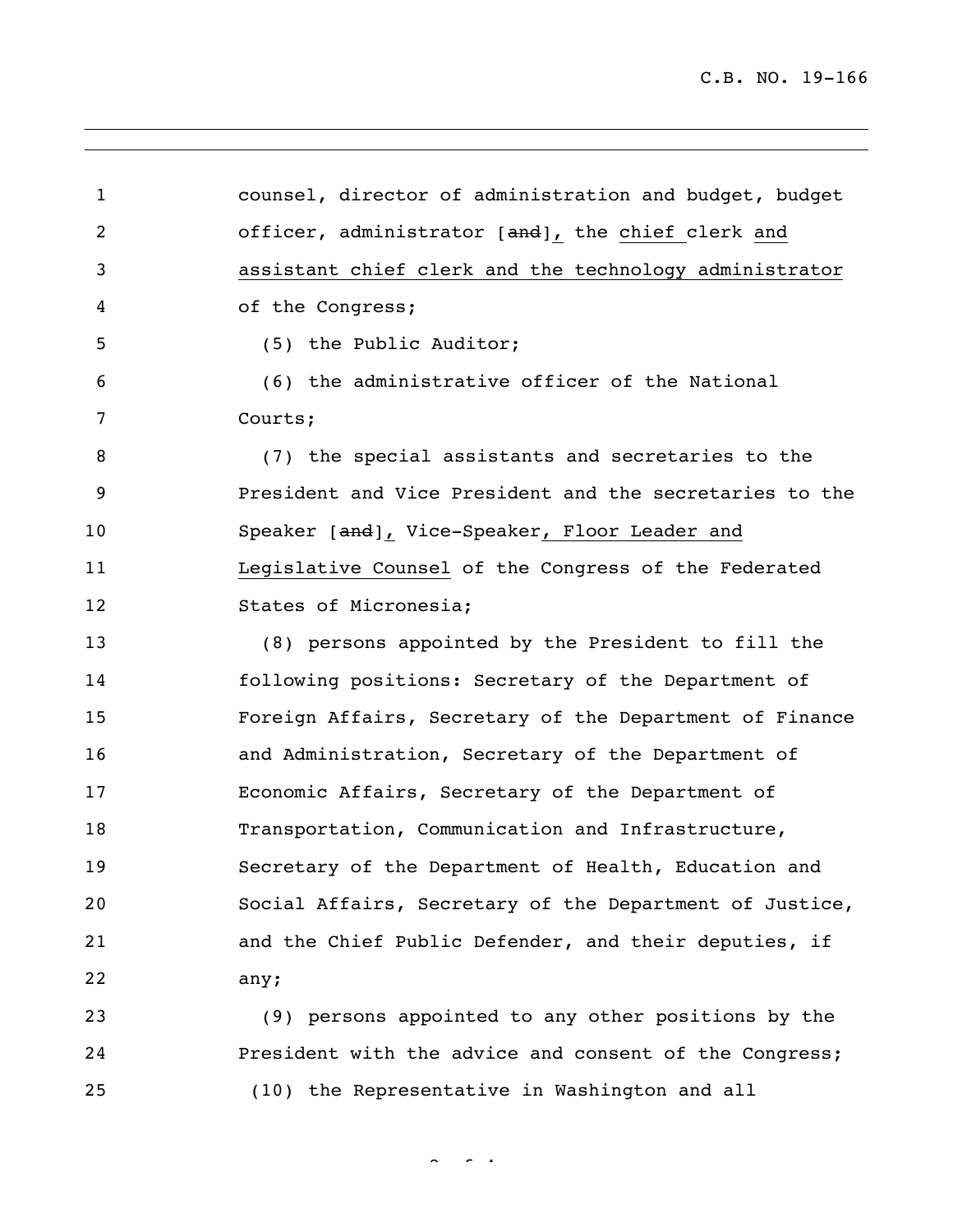ambassadors; (11) persons or organizations retained by contract when the Personnel Officer has certified that the service to be performed is special or unique and nonpermanent and is essential to the public interest, and that, because of the degree of expertise or special knowledge required and of the nature of the services to be performed, it would not be practical to obtain personnel to perform such services through normal public 10 service recruitment procedures; (12) persons presently under contract of employment not included in subsection (11) of this section, during 13 the life of such contract. No contract of employment shall be entered into, renewed, or amended after the effective date of this chapter, except in accordance 16 with the provisions of this chapter; (13) temporary positions, required in the public interest, for which the need does not exceed six months; (14) positions requiring part-time or intermittent work which does not exceed sixty hours in any calendar month; (15) positions filled by inmates, patients, and students of institutions of the Federated States of Micronesia;

(16) members of any board, public corporation,

 $\sim$   $\sim$   $\sim$